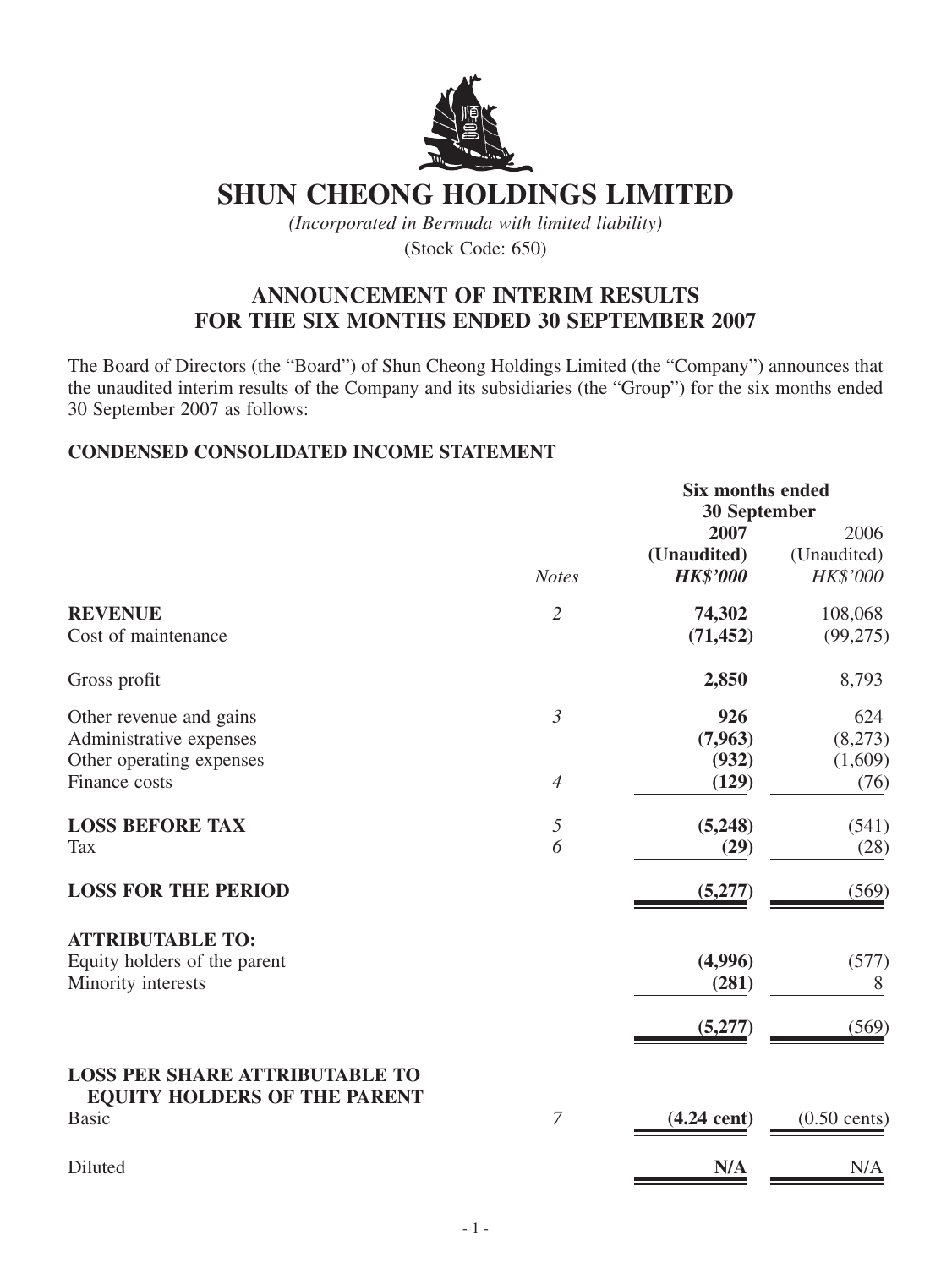## **CONDENSED CONSOLIDATED BALANCE SHEET**

|                                                     |                       | <b>30 September</b> | 31 March  |
|-----------------------------------------------------|-----------------------|---------------------|-----------|
|                                                     |                       | 2007                | 2007      |
|                                                     |                       | (Unaudited)         | (Audited) |
|                                                     | <b>Notes</b>          | <b>HK\$'000</b>     | HK\$'000  |
| <b>NON-CURRENT ASSETS</b>                           |                       |                     |           |
| Property, plant and equipment                       |                       | 2,500               | 2,614     |
| <b>CURRENT ASSETS</b>                               |                       |                     |           |
| Gross amount due from contract customers            |                       | 22,742              | 28,446    |
| Trade and other receivables                         | $\boldsymbol{\delta}$ | 42,106              | 55,357    |
| Retention money receivables                         |                       | 651                 | 652       |
| Prepayments, deposits and other assets              |                       | 665                 | 466       |
| Due from a related company                          |                       | 1,176               | 299       |
| Cash and cash equivalents                           |                       | 49,879              | 33,319    |
| Total current assets                                |                       | 117,219             | 118,539   |
| <b>CURRENT LIABILITIES</b>                          |                       |                     |           |
| Gross amount due to contract customers              |                       | 16,769              | 13,213    |
| Trade payables                                      | 9                     | 13,627              | 17,341    |
| Retention money payables                            |                       | 696                 | 1,552     |
| Other payables and accruals                         |                       | 5,345               | 21,531    |
| Due to related companies                            |                       | 16,503              | 13,690    |
| Tax payable                                         |                       | 28                  | 14        |
| Total current liabilities                           |                       | 52,968              | 67,341    |
| NET CURRENT ASSETS                                  |                       | 64,251              | 51,198    |
| <b>NET ASSETS</b>                                   |                       | 66,751              | 53,812    |
| <b>EQUITY</b>                                       |                       |                     |           |
| Equity attributable to equity holders of the parent |                       |                     |           |
| Issued capital                                      |                       | 1,389               | 1,159     |
| Reserves                                            |                       | 64,635              | 51,645    |
|                                                     |                       | 66,024              | 52,804    |
| <b>Minority interests</b>                           |                       | 727                 | 1,008     |
| <b>TOTAL EQUITY</b>                                 |                       | 66,751              | 53,812    |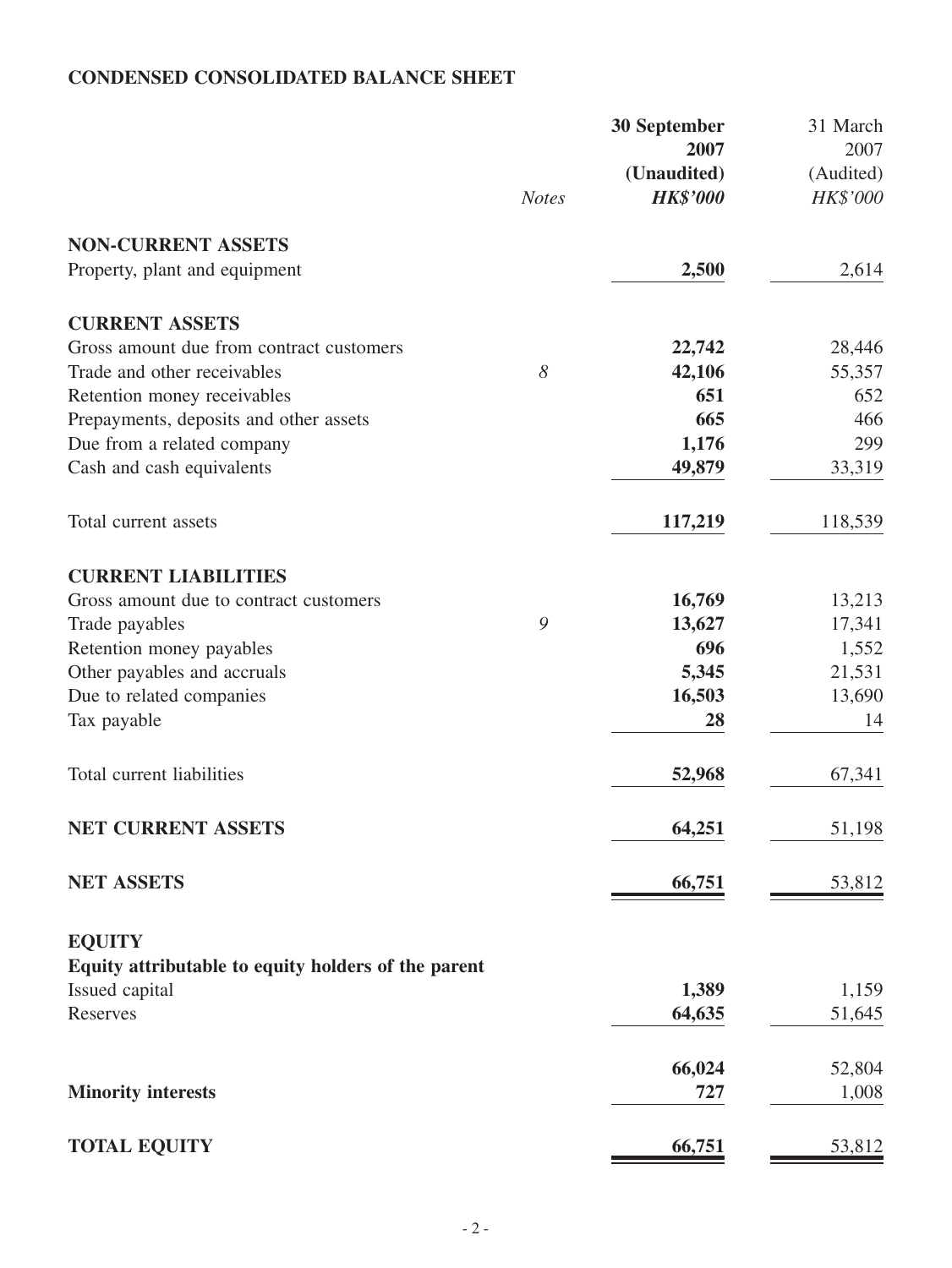### **NOTES:**

#### **1. BASIS OF PREPARATION AND ACCOUNTING POLICIES**

#### **Basis of preparation**

The unaudited condensed consolidated interim financial statements for the six months ended 30 September 2007 have been prepared in accordance with the applicable disclose requirements of the Rules Governing the Listing of Securities on The Stock Exchange of Hong Kong Limited (the "Listing Rules") and the Hong Kong Accounting Standard ("HKAS") 34 "Interim Financial Reporting" issued by the Hong Kong Institute of Certified Public Accountants ("HKICPA").

The unaudited condensed consolidated interim financial statements do not include all the information and disclosures required in the annual financial statements, and should be read in conjunction with the Group's annual financial statements for the year ended 31 March 2007.

#### **Accounting policies**

The accounting policies and basis of preparation adopted in the preparation of the unaudited condensed consolidated interim financial statements are consistent with those followed in preparation of the Group's annual financial statements for the year ended 31 March 2007, except in relation to the following new and revised Hong Kong Financial Reporting Standards ("HKFRS") (which also include HKASs and interpretations) issued by the HKICPA that affect the Group and are adopted the first time for the current period's financial statements:

| HKAS 1 (Amendment) | Capital Disclosures                           |
|--------------------|-----------------------------------------------|
| <b>HKFRS 7</b>     | <b>Financial Instruments: Disclosures</b>     |
| HK (IFRIC)-Int 8   | Scope of HKFRS 2                              |
| HK (IFRIC)-Int 9   | Reassessment of Embedded Derivatives          |
| HK (IFRIC)-Int 10  | Interim Financial Reporting and Impairment    |
| HK (IFRIC)-Int 11  | HKFRS 2-Group and Treasury Share Transactions |

The adoption of these new and revised accounting standards has had no material impact on the accounting policies of the Group and the methods of computation in the Group's unaudited condensed consolidated interim financial statements.

The Group has not early applied the following new and revised HKFRSs, that have been issued but are not yet effective, in these unaudited condensed consolidated interim financial statements.

| HKAS 23 (Revised)    | Borrowing Costs <sup>1</sup>              |
|----------------------|-------------------------------------------|
| HKFRS 8              | Operating Segments <sup>1</sup>           |
| $HK(IFRIC) - Int 12$ | Service Concession Agreement <sup>2</sup> |

- <sup>1</sup> Effective for annual periods beginning on or after 1 January 2009.
- <sup>2</sup> Effective for annual periods beginning on or after 1 January 2008.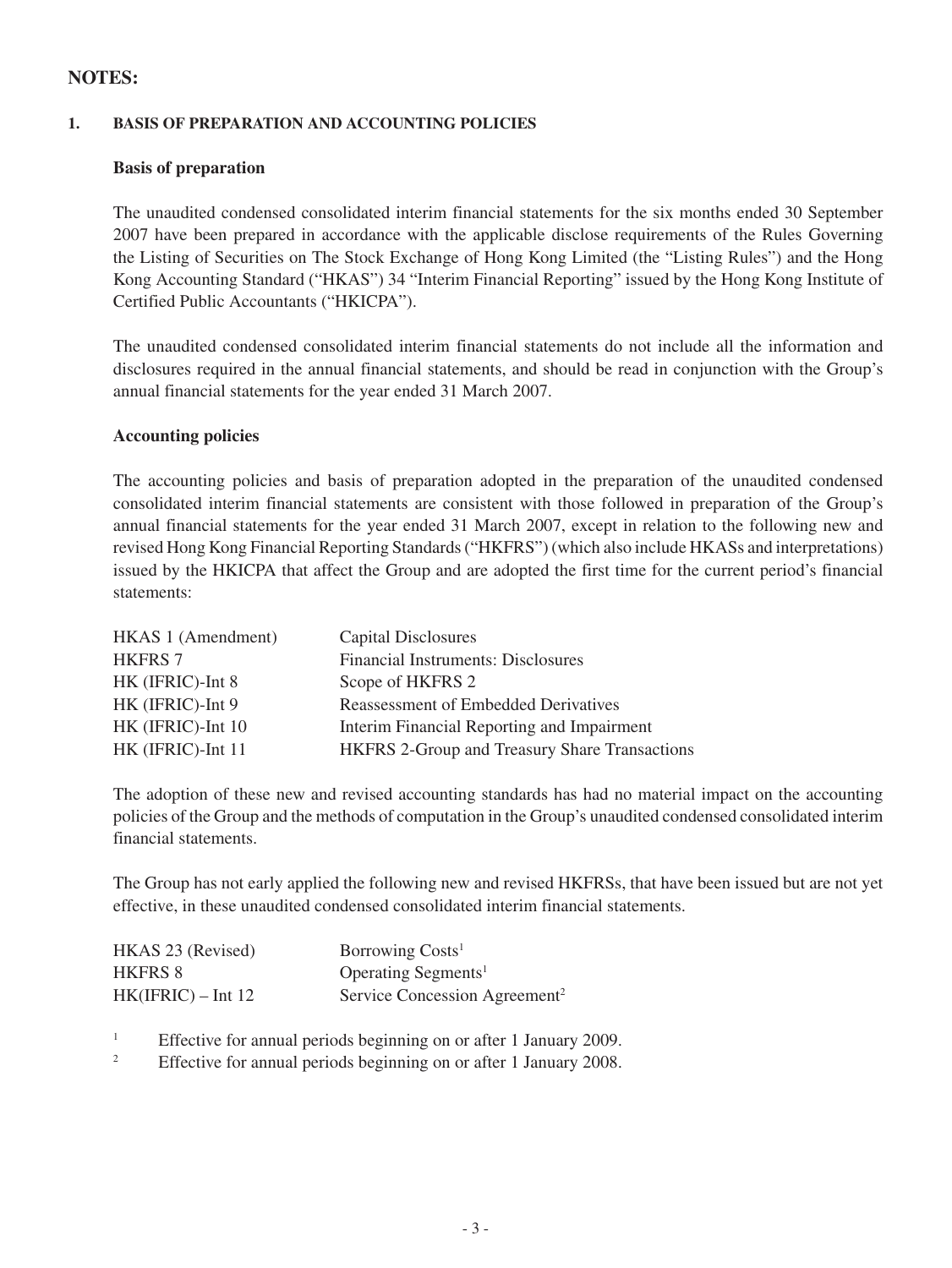#### **2. SEGMENT INFORMATION**

#### **(a) Business segments**

The Group's revenue is principally derived from the provision of building related maintenance services. The Group has only one business segment.

#### **(b) Geographical segments**

No geographical segment information is presented as over 90% of the Group's revenue is derived from customers based in Hong Kong, and over 90% of the Group's assets are located in Hong Kong.

#### **3. OTHER REVENUE AND GAINS**

| Six months ended 30 September |             |
|-------------------------------|-------------|
| 2007                          | 2006        |
| (Unaudited)                   | (Unaudited) |
| <b>HK\$'000</b>               | HK\$'000    |
| 672                           | 624         |
| 254                           |             |
| 926                           | 624         |
|                               |             |

#### **4. FINANCE COSTS**

|                                                                                          | Six months ended 30 September  |                         |
|------------------------------------------------------------------------------------------|--------------------------------|-------------------------|
|                                                                                          | 2007                           | 2006                    |
|                                                                                          | (Unaudited)<br><b>HK\$'000</b> | (Unaudited)<br>HK\$'000 |
| Interest on bank loans, overdrafts and other loans<br>wholly repayable within five years | 129                            | 76                      |

No interest was capitalised by the Group in both periods.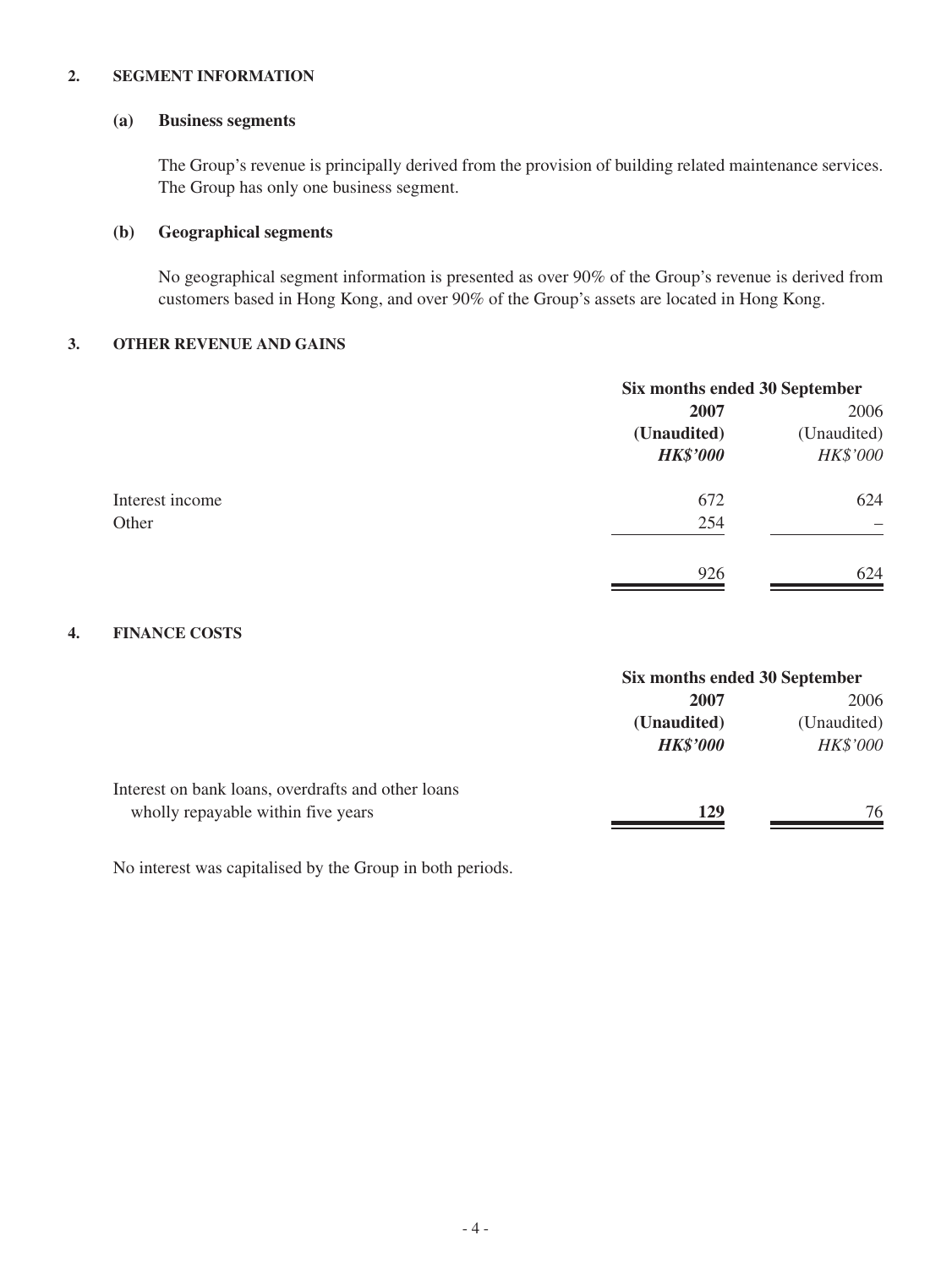#### **5. LOSS BEFORE TAX**

The Group's loss before tax is arrived at after charging the following:

|                                               | Six months ended 30 September |             |  |
|-----------------------------------------------|-------------------------------|-------------|--|
|                                               | 2007                          | 2006        |  |
|                                               | (Unaudited)                   | (Unaudited) |  |
|                                               | <b>HK\$'000</b>               | HK\$'000    |  |
| Cost of maintenance and installation          | 71,452                        | 99,275      |  |
| Depreciation                                  | 105                           | 112         |  |
| Minimum lease payments under operating leases |                               |             |  |
| in respect of land and buildings              | 375                           | 271         |  |
| Staff costs (including directors' emoluments) | 4,852                         | 5,812       |  |
| Impairment of trade and other receivables     | 932                           | 1,609       |  |

#### **6. TAX**

| Six months ended 30 September |             |
|-------------------------------|-------------|
| 2007                          | 2006        |
| (Unaudited)                   | (Unaudited) |
| <b>HK\$'000</b>               | HK\$'000    |
|                               |             |
| 29                            | 28          |
| 29                            | 28          |
|                               |             |

Hong Kong profits tax has been provided at the rate of 17.5% (2006: 17.5%) on the estimated assessable profits arising in or derived from Hong Kong during the period.

#### **7. LOSS PER SHARE ATTRIBUTABLE TO EQUITY HOLDERS OF THE PARENT**

The calculation of loss per share amounts is based on the net loss for the period attributable to equity holders of the parent, and the weighted average number of ordinary shares in issue during the period.

The calculation of basis loss per shares is based on:

| Six months ended 30 September |  |
|-------------------------------|--|
| 2006                          |  |
| (Unaudited)                   |  |
| HK\$'000                      |  |
|                               |  |
|                               |  |
| (577)                         |  |
|                               |  |
|                               |  |
|                               |  |
| 115,930,400                   |  |
|                               |  |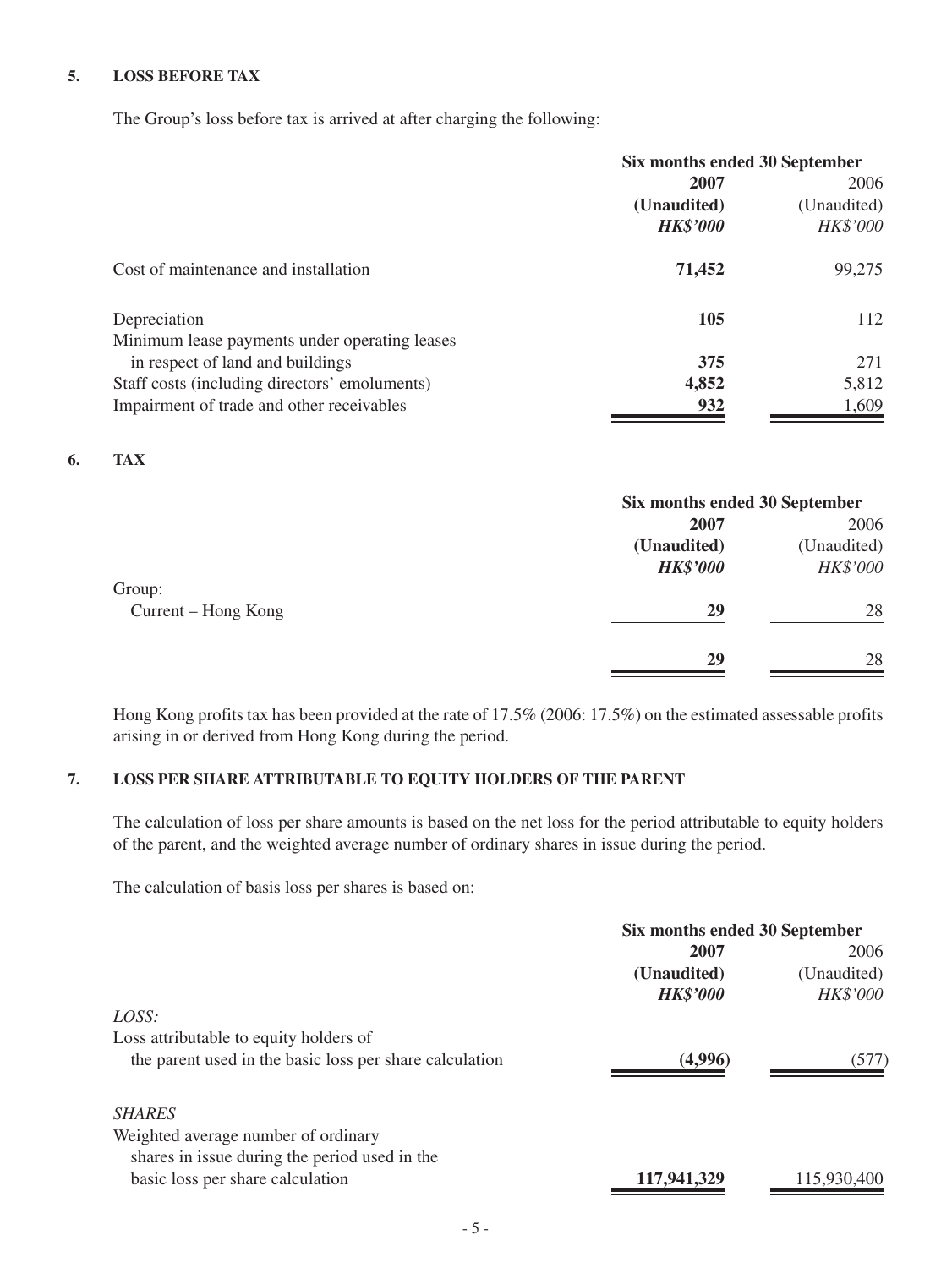Diluted loss per share amounts for the six months ended 30 September 2007 and 2006 have not been presented as no diluting events existed during either period.

#### **8. TRADE AND OTHER RECEIVABLES**

|                   | 30 September    | 31 March  |
|-------------------|-----------------|-----------|
|                   | 2007            | 2007      |
|                   | (Unaudited)     | (Audited) |
|                   | <b>HK\$'000</b> | HK\$'000  |
| Trade receivables | 27,064          | 32,986    |
| Other receivables | 15,042          | 22,371    |
|                   | 42,106          | 55,357    |

An aged analysis of the trade receivables as at 30 September 2007, based on the invoice date and net of impairment of trade receivables, is as follows:

|                 | 30 September    | 31 March  |
|-----------------|-----------------|-----------|
|                 | 2007            | 2007      |
|                 | (Unaudited)     | (Audited) |
|                 | <b>HK\$'000</b> | HK\$'000  |
| 0 to 30 days    | 9,020           | 10,385    |
| $31$ to 60 days | 3,565           | 3,630     |
| 61 to 90 days   | 2,268           | 2,659     |
| Over 90 days    | 12,211          | 16,312    |
|                 | 27,064          | 32,986    |

The Group grants to its trade customers credit periods normally ranging from cash on delivery to 60 days. A longer credit period is granted to a few customers with long business relationships with the Group and with strong financial positions. The Group seeks to maintain strict control over its outstanding receivables to minimise credit risk. Overdue balances are reviewed regularly by senior management. In view of the aforementioned and the fact that the Group's trade receivables relate to a large number of diversified customers, there is no significant concentration of credit risk. Trade receivables are non-interest bearing.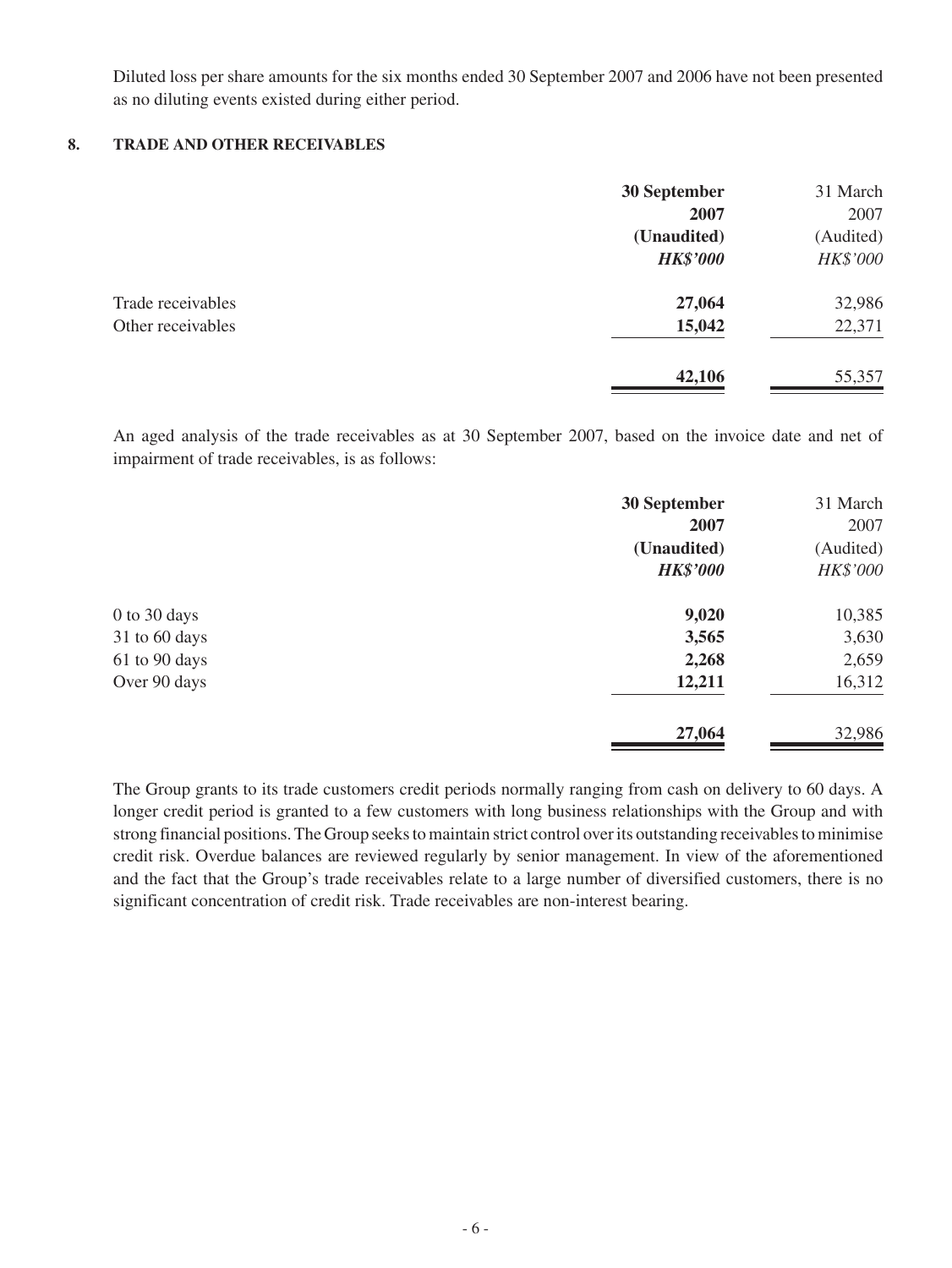#### **9. TRADE PAYABLES**

An aged analysis of the trade payables as at 30 September 2007, based on the invoice date, is as follows:

| 30 September    | 31 March  |
|-----------------|-----------|
| 2007            | 2007      |
| (Unaudited)     | (Audited) |
| <b>HK\$'000</b> | HK\$'000  |
| 6,525           | 5,742     |
| 1,420           | 368       |
| 5,682           | 11,231    |
| 13,627          | 17,341    |
|                 |           |

The trade payables are non-interest bearing and are normally settled on 60-day terms.

#### **INTERIM DIVIDEND**

The Board does not propose the payment of an interim dividend for the six months ended 30 September 2007 (2006: NIL).

#### **REVIEW OF OPERATIONS**

The Group's revenue for the six months ended 30 September 2007 was HK\$74.3 million (2006: HK\$108.1 million) and loss for the period was HK\$5.3 million (2006: net loss of HK\$0.6 million).

Consolidated revenue of HK\$74.3 million for the six months ended 30 September 2007, showing a 31.2% decrease from HK\$108.1 million for the pervious period. The decrease in business volume was primarily due to the decrease in work orders received from the Hong Kong Government and the Hong Kong Housing Authority.

The loss for the period was mainly attributable to the decrease in gross profit where higher subcontracting charges and material costs were incurred.

#### **BUSINESS PROSPECT**

With a tighter labour market, the volatility of metal prices, the weakness of the US dollars and the appreciation of Renminbi, there will be pressure in further increase of costs of business. While the Group intends to carry on the existing building related maintenance services business, the Board is currently conducting a review of the financial position and operations of the Group with a view to determining the future strategy of the Group's business activities.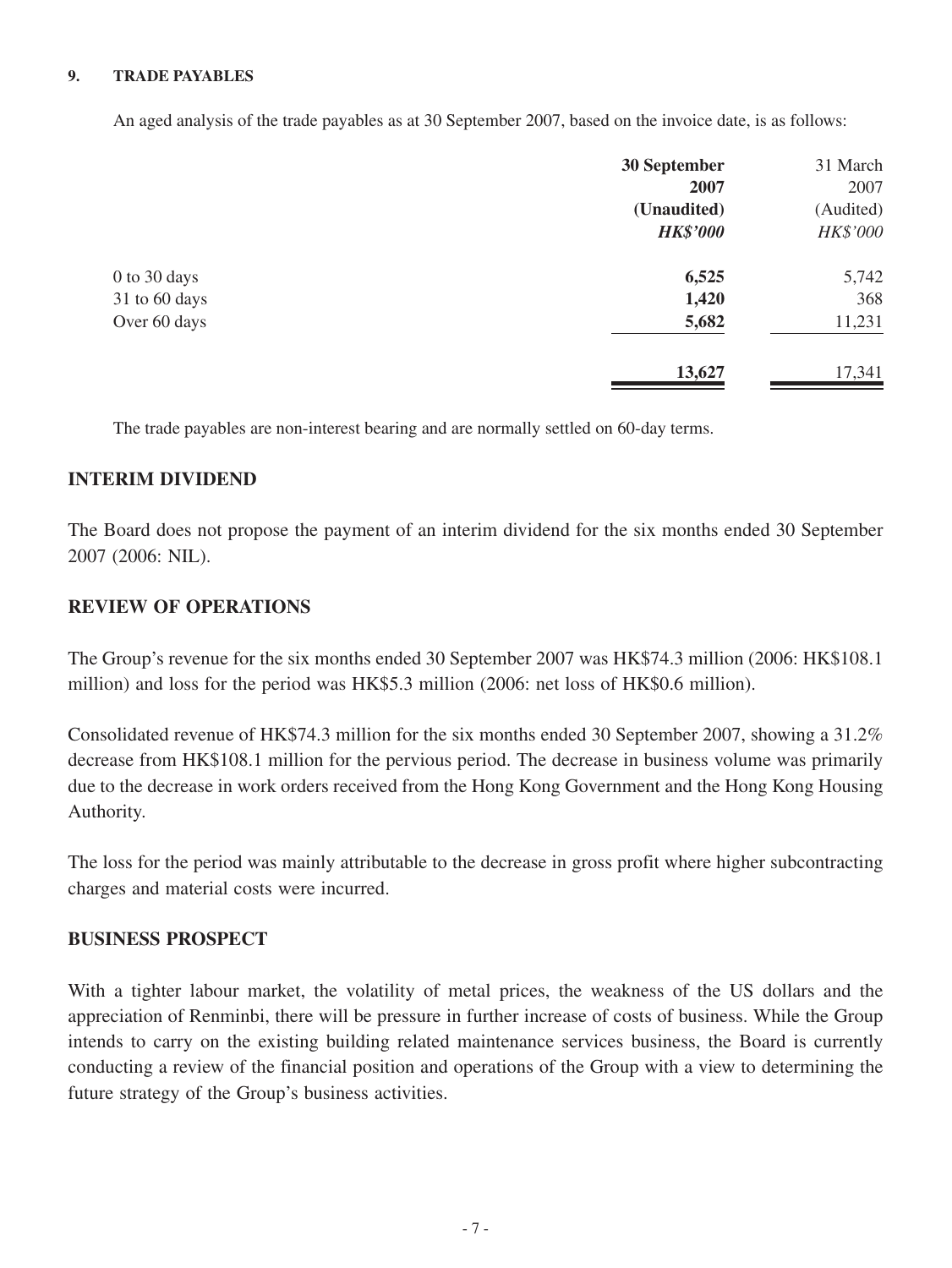The rise of the China market has created many opportunities to investors. The performance of the Chinese economy will remain strong in 2008 as anticipated by general market analysts. Driven by the real estate and heavy industries, the Chinese economy will continue to grow at an annual average rate of seven to eight percentages in the coming 10 years. In view of the current market circumstance and the general global trend, the Group keeps a close eye on any possible potential projects but yet no suitable investment opportunities have been identified at the moment.

### **POST BALANCE SHEET EVENTS**

On 29 October 2007, the Company (as issuer), Tanisca Investments Limited ("Tanisca" – subscriber) entered into the Subscription Agreement pursuant to which the Company conditionally agreed to issue and Tanisca conditionally agreed to subscribe for the Bond in an aggregate principal amount of HK\$ 120 million. The Bond bears an interest of 1% per annum, being payable semi-annually, and will mature on the fifth anniversary of the date of its issue. The conversion price of the Bond was set at HK\$ 0.60 per Conversion Share. Tanisca is wholly-owned by Mr. Mo Tianquan ("Mr. Mo"), who is a Director and was also interested in approximately 50.51% of the total issued share capital of the Company through its 100% equity interest in Upsky Enterprises Limited, the ultimate holding company of the Company. Mr. Mo is thus a connected person (as defined under the Listing Rules) of the Company and therefore the issue of the Bond constitutes a connected transaction for the Company under Chapter 14A of the Listing Rules. Details of the transaction were disclosed in a circular dated 21 November 2007 to all shareholders of the Company. The ordinary resolution approving the Connected Transaction and Subscription Agreement was duly passed by the Independent Shareholders at the Special General Meeting by way of poll on 7 December 2007.

## **FINANCIAL REVIEW**

## **Liquidity and financial resources**

The Group's total bank balances are mostly in Hong Kong dollar. As at 30 September 2007, the Group had unpledged cash and bank deposits balances of approximately HK\$49.9 million (2006: HK\$33.3 million). As at 30 September 2007, the Group had no outstanding bank borrowing (2006: Nil). The gearing ratio of the Group, as measured by the total bank borrowings to the equity attributable to equity holders of the parent, was nil (2006: Nil). As the Group's transactions are mostly settled in Hong Kong dollars, the use of financial instruments for hedging purposes is not considered necessary.

## **Funding and treasury policy**

The assets and liabilities of the Group are mainly denominated in Hong Kong dollars. Accordingly, the Group has minimal exposure to foreign exchange fluctuation. However, the Group will closely monitor the overall currency and interest rate exposures. When considered appropriate, the Group will hedge against currency exposure as well as interest rate exposure.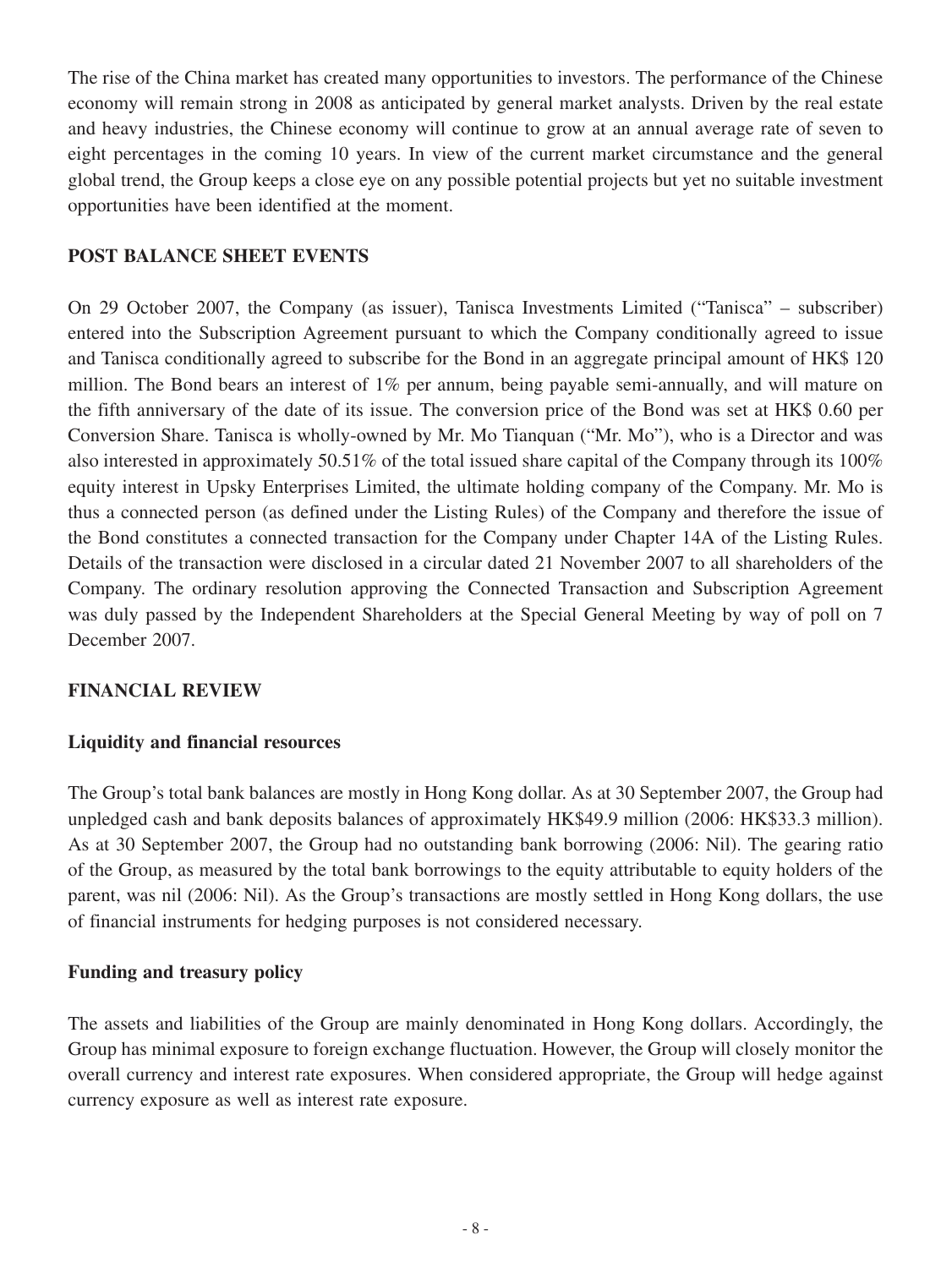## **Pledge of assets**

The Group did not have any pledged assets as at 30 September 2007 (2006: Nil) to secure general banking facilities.

## **Contingent liability**

As at 30 September 2007, the Group had no significant contingent liabilities.

## **Employees and remuneration policies**

The Group employed approximately 90 staff in Hong Kong as at 30 September 2007. Remuneration is determined by reference to market terms and the qualifications and experience of the staff concerned. Salaries are reviewed annually depending on individual merits. The Group also provides other benefits including retirement benefits scheme, medical insurance and educational subsidies to all eligible staff.

## **CORPORATE GOVERNANCE**

## **Model Code for Securities Transactions By Directors**

The Company has adopted the Model Code for Securities Transactions by Directors of Listed Issuer (the "Model Code") set out in Appendix 10 of the Listing Rules of the Stock Exchange of Hong Kong Limited. On specific enquiries made, all directors of the Company have confirmed that they have complied with the required standard set out in the Model Code throughout the six months ended 30 September 2007.

## **Compliance with the Code on Corporate Governance Practices**

In the opinion of the directors, the Company has complied with the applicable code provisions of the Code on Corporate Governance Practices (the "CG Code"), as set out in Appendix 14 of the Listing Rules of the Stock Exchange of Hong Kong Limited during the interim period, except that:

- 1. CG Code provision A.2.1 stipulates that roles of chairman and chief executive officer should be separate and should not be performed by the same individual. The Company has not appointed a chief executive officer and Ms. Cao Jing, Chairman of the Company is responsible for the management of the Board. In view of the size of the Group, it is considered unnecessary to appoint a chief executive officer of the Company.
- 2. CG Code provision A.4.1 stipulates that non-executive directors should be appointed for a specific term and subject to re-election. All the existing non-executive directors of the Company do not have a specific term of appointment but are subject to retirement by rotation and re-election at the annual general meeting in accordance with the Bye-laws of the Company. As such, the Board considers that sufficient measures have been taken to ensure that the Company's corporate governance practices are no less exacting than those in the CG Code.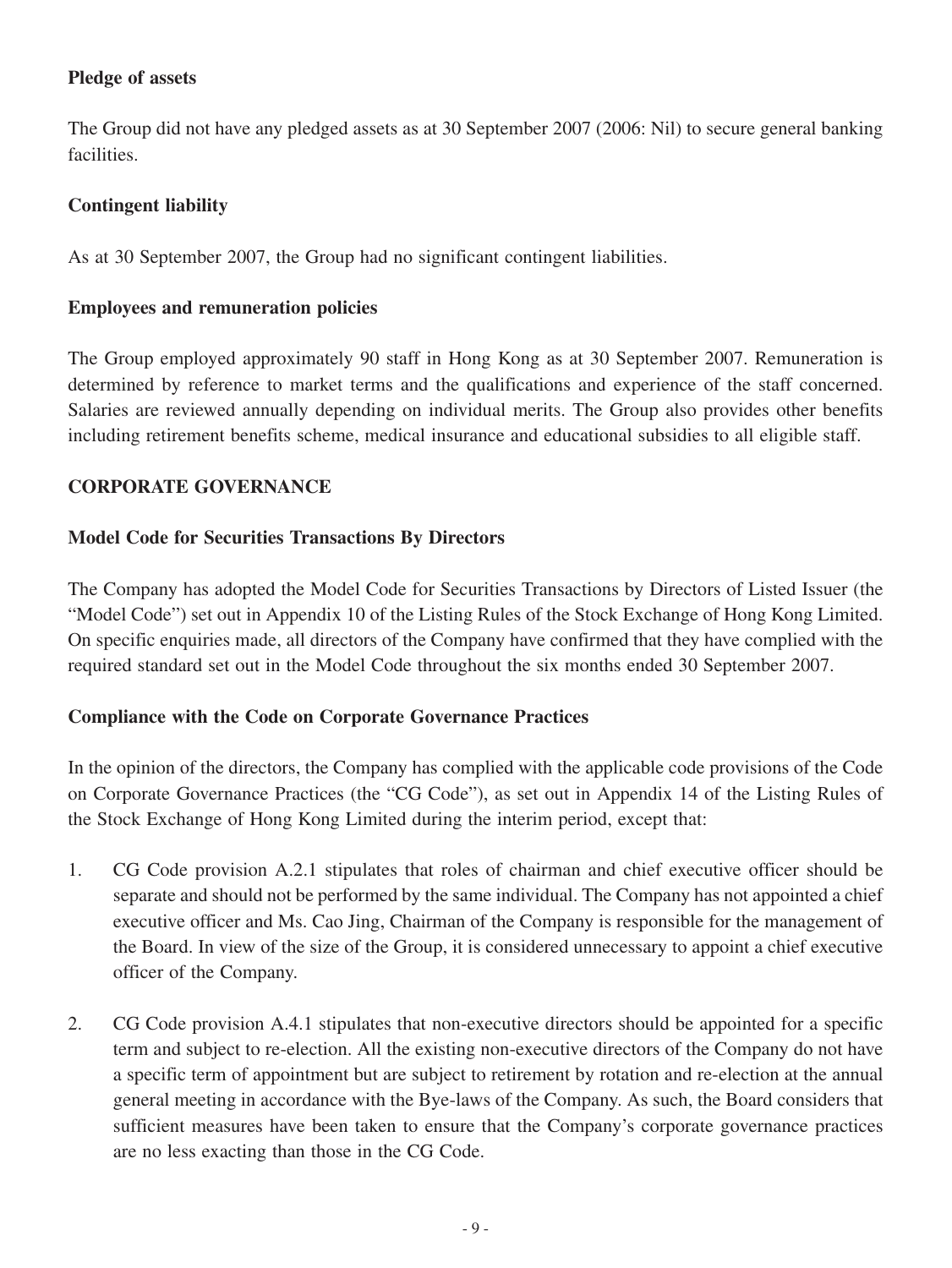- 3. CG Code provision A.4.2 stipulates every director, including those appointed for a specific term, should be subject to retirement by rotation at least once every three years. The Board will ensure the retirement of each director, other than those hold office as Executive Chairman or Managing Director, by rotation at least once every three years in order to comply with the CG Code. The Board presently considered that the continuity of office of the Executive Chairman or Managing Director provides the Group a strong and consistent leadership and is of great importance to the smooth operations of the Group.
- 4. CG Code provision B.1.3 stipulates that the terms of reference of the remuneration committee should include, as minimum those specific duties as set out in the CG Code provisions. The Company has adopted the terms of reference of the remuneration committee on 21 December 2005, which was subsequently amended. Pursuant to the terms of reference for the remuneration committee, it is stipulated that the Remuneration Committee has the duty to "review" as opposed to "determine" the specific remuneration packages of executive directors and senior management.

The remuneration of the executive directors and senior management of the Company is reviewed by the Remuneration Committee and recommended to the Board and the Chairman of the Board respectively for determination, taking into account of market pay and individual performance. In the opinion of the directors, the current practice serves the same purpose as laid down by the CG Code.

The Company had only two independent non-executive directors after the resignation of Mr. Yu Hon To on 24 October 2007. According to the Rule 3.10(1) and Rule 3.11 of the Listing Rules which require that every board of directors of a listed issuer must include at least three independent non executive directors, and that the Board shall appoint a sufficient number of independent non executive directors within three months from the effective date of the resignation of Mr. Yu Hon To of 24 October 2007 to meet the minimum number required.

## **Directors' Securities Transactions**

The Company has adopted the Model Code for Securities Transactions by Directors of Listed Issuers (the "Model Code") as set out in Appendix 10 to the Listing Rules.

All directors have confirmed that they have complied with the required standard set out in the Model Code throughout the period ended 30 September 2007.

## **Audit Committee**

Regular meetings have been held by the Audit Committee of the Company since establishment and it meets at least twice each year to review and supervise the Group's financial reporting process and internal control. The Company's interim results for the six months ended 30 September 2007 has not been audited, but has been reviewed by the Audit Committee.